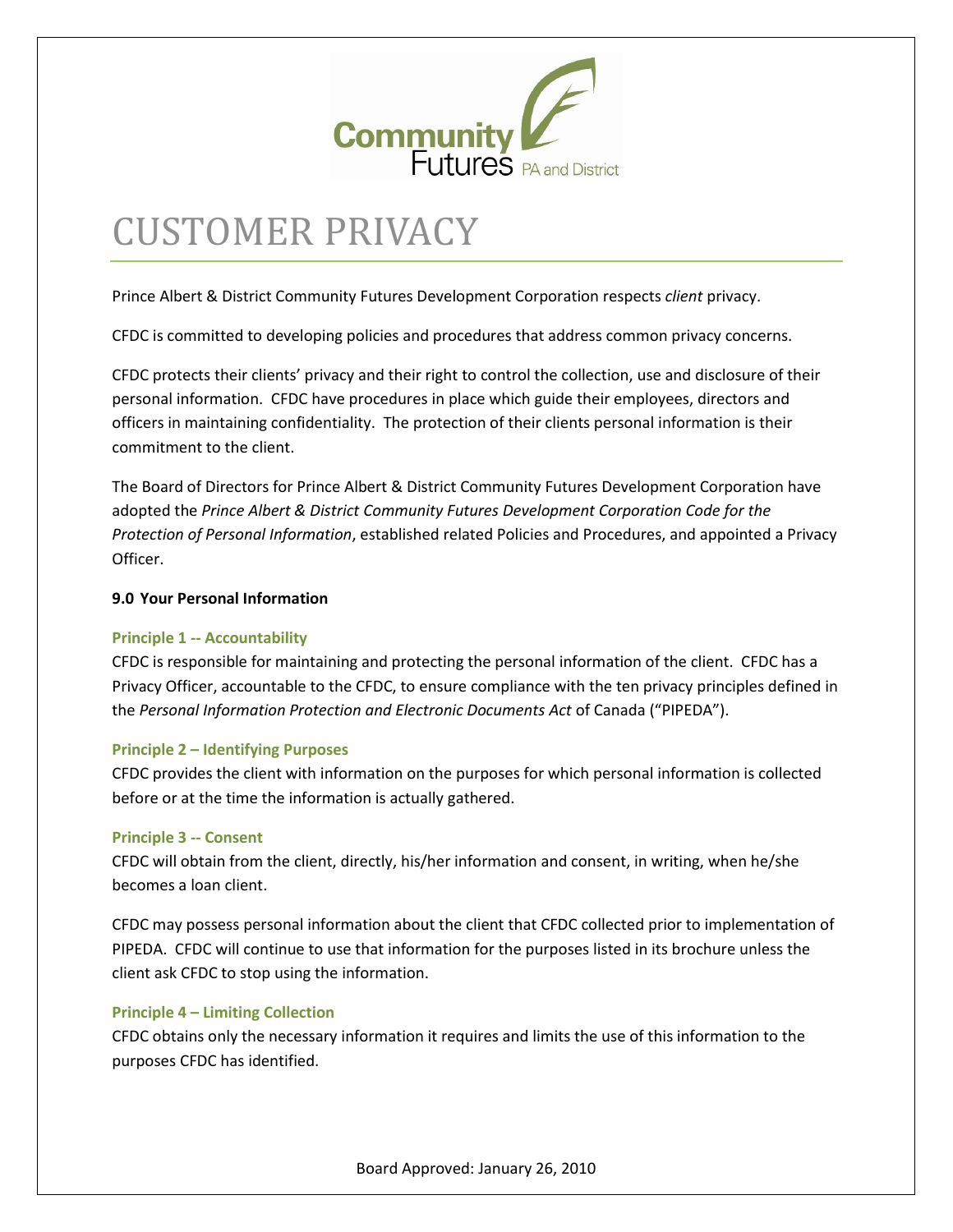

## **Principle 5 – Limiting Use, Disclosure and Retention**

Client information may only be used or disclosed for the purposes for which it was collected unless the client has otherwise consented, or when it is required or permitted by law. Client information may only be retained for the period of time required to fulfill the purposes for which it was collected or as otherwise allowed by law.

#### **Principle 6 -- Accuracy**

Client information must be maintained in as accurate, complete and up-to-date form as is necessary to fulfill the purposes for which it is to be used.

#### **Principle 7 -- Safeguards**

The security of clients' personal information is a priority for CFDC.

CFDC take steps to safeguard clients' personal information, regardless of the format in which it is held, including:

- 1. Physical security measures such as restricted access facilities and locked filing cabinets;
- 2. Electronic security measures for computerized personal information such as password protection, database encryption and personal identification numbers;
- 3. Organizational processes such as limiting access to clients' personal information to a selected group of individuals;
- 4. Contractual obligations with third parties who need access to clients' personal information requiring them to protect and secure your personal information.

## **Principle 8 -- Openness**

CFDC is open about its privacy and security policy.

CFDC is committed to providing clients with understandable and easily available information about its policy and practices related to management of its clients' personal information.

This policy and related information is available at CFDC's website: **http://www.cfsask.ca** under privacy and security; or at CFDC Prince Albert and District's office:

> Prince Albert & District Community Futures Development Corporation  $#5B - 598$  15<sup>th</sup> Street East Prince Albert, SK S6V 1G2 (306) 763-8125

CFDC will endeavor to supply the requested information within a reasonable period of time from the date of the request. In some cases a fee may be charged; however, the requestee will be advised of any charges prior to fulfilling the request.

Board Approved: January 26, 2010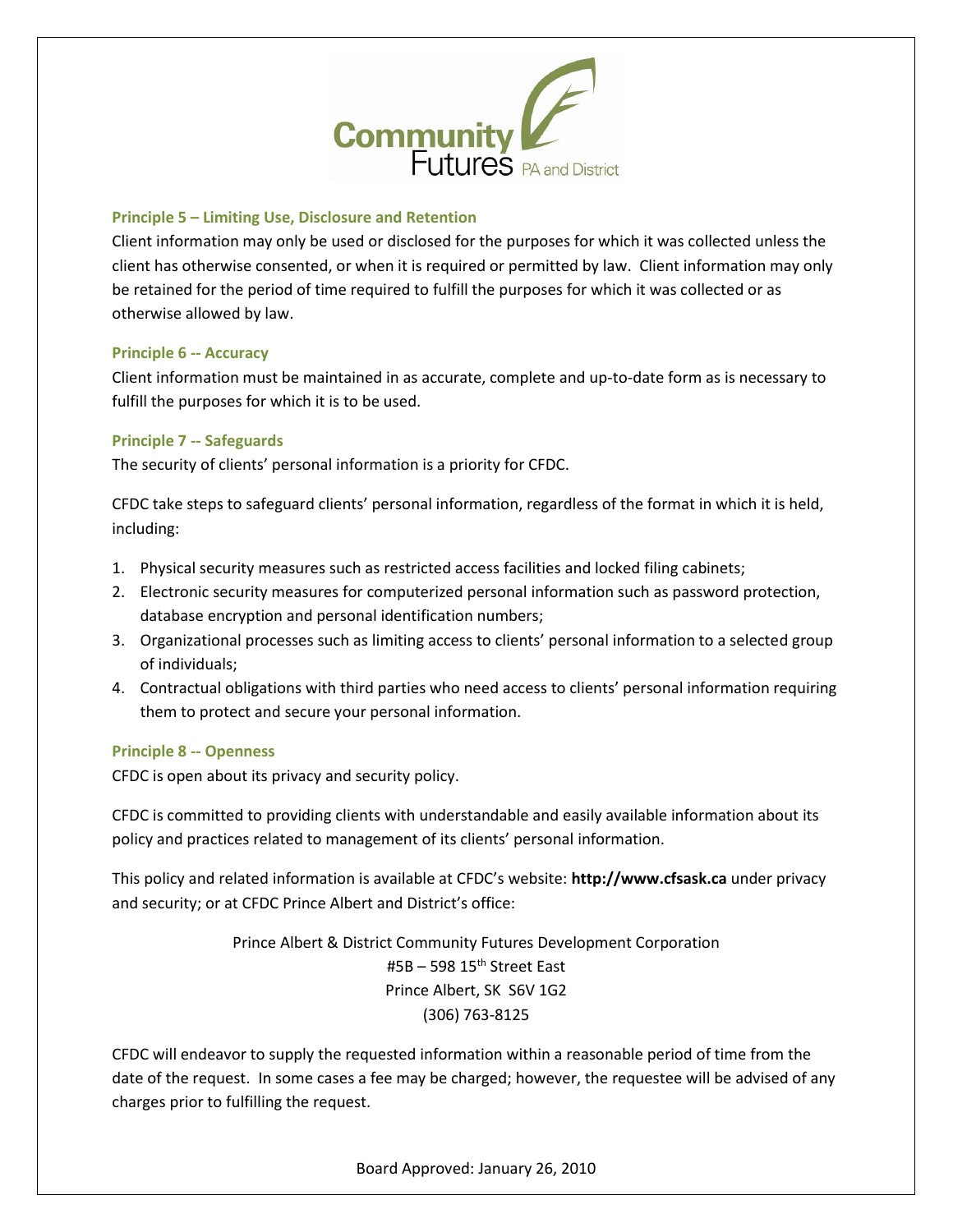

## **Principle 9 – Individual Access**

When information is requested, CFDC will advise the client of what personal information it has in its possession or control about said client, what it is being used for, and to whom it has been disclosed.

When information is requested, CFDC will give the client access to personal information about themselves which is in our possession or control. In certain situations, however, CFDC may not be able to give access to all of the client's personal information.

# **Principle 10 – Challenging Compliance**

The client is entitled to question CFDC's compliance with any of these principles by contacting its Privacy Officer. Any concerns clients may have about CFDCs handling of their personal information are to be directed to our Privacy Officer who will investigate the complaint and provide the client with the results of the investigation within a reasonable period of time.

**9.1 Privacy Officer:** Our Privacy Officer may be contacted at:

Privacy Officer  $#5B - 598$  15<sup>th</sup> Street East Prince Albert SK S6V 1G2 Ph: (306) 763-8125 Email: [info@pacf.ca](mailto:info@pacf.ca)

- **9.3 Fax Clause:** This fax contains confidential information. Any copying, use, or distribution of this fax or the information contained therin by other than the intended recipient is strictly prohibited and unauthorized. If you have received this fax in error, please notify the sender (by return fax or otherwise) and then immediately destroy this fax.
- **9.4 Email Clause:** This email contains confidential information. Any copying, use, or distribution of this email or the information contained therein by other than the intended recipient is strickly prohibited and unauthorized. If you have received this email in error, please notify the sender (by email reply or othersie) and then immediately and permanently delete this email.

# **9.5 Action Plan:**

# *9.51 Organizational Requirements:*

- 1. Appoint a Privacy Officer
- 2. Train Privacy Officer
- 3. Train all employees, directors and officers
- 4. Audit current practices and office set up
- 5. Implement policies and procedures ASAP